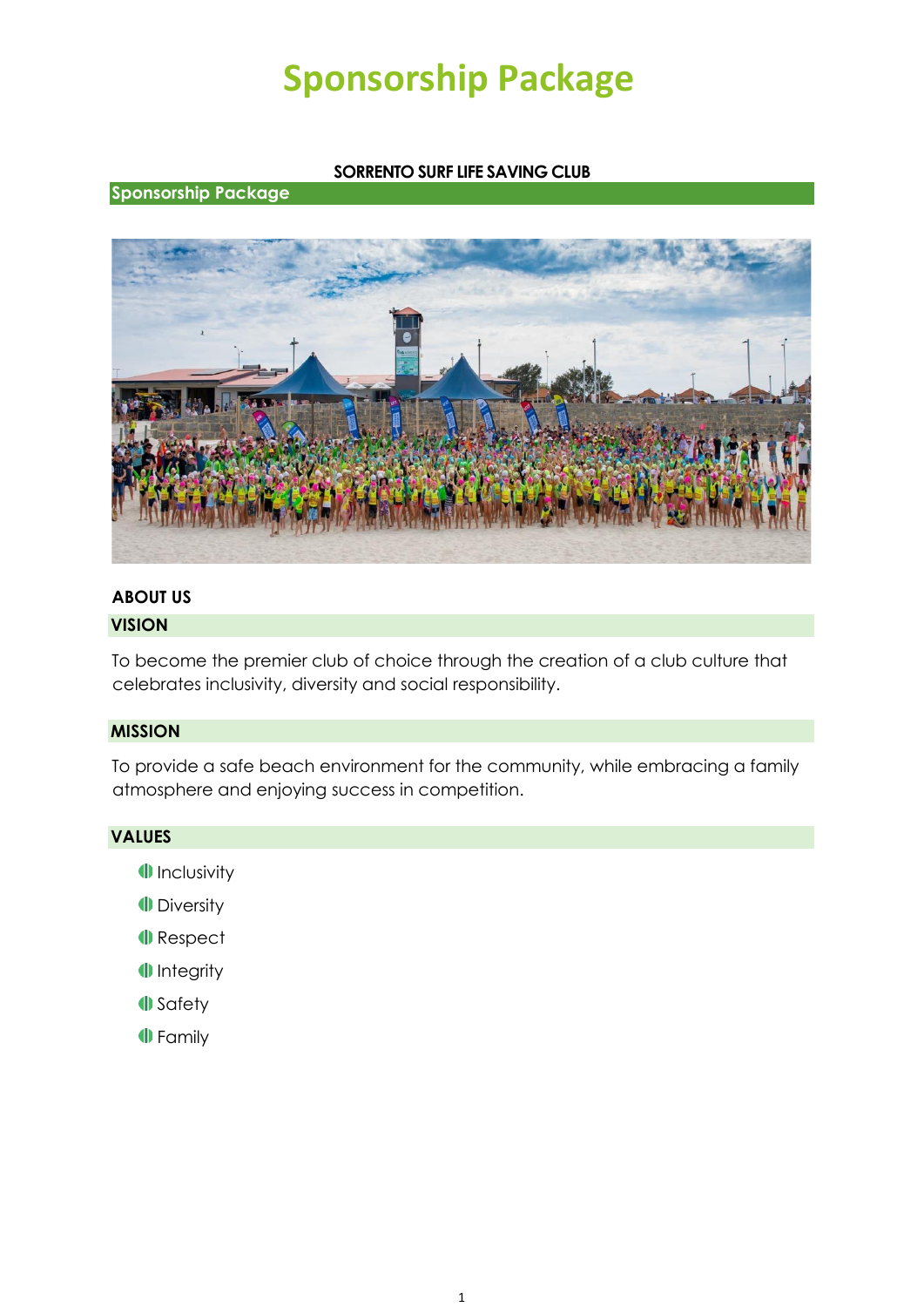## **BACKGROUND**

From humble beginnings over 60 years ago, Sorrento SLSC has now grown into one of the largest clubs in

Western Australia with **over 2,000 members** aged from 5 to 70. Last season we performed over

7,200 patrol hours, logged over 278 actions or attendances over five kilometres of sand from Waterman to Pinnaroo Point. This area includes Hillarys Boat harbour and its 18,000 visitors per weekend over summer.

Members also compete in local, State, National and World events. The current State, National and World Male Beach Sprint Champion is a current member who came through our nipper program. We have also had past members represent Australia at the Olympics, most recently at Rio.

Sorrento is also active within our local community offering community education courses, premises for local art shows and physical fitness classes as well as providing first aid, safety teams and marshals for local sporting and community activities. Both the Indian Ocean Paddlers and the North Coast Tri Club are affiliated with Sorrento Surf Life Saving Club

## **FINANCIALS**

To do what we do and to do it well costs money, our current operations cost over \$400,000 per annum to deliver. This is funded by donations, fees, kiosk sales and corporate sponsorship.

## **We can provide for you various sponsorship opportunities;**

Sponsorship agreement – Includes exclusive rights for a number of years, signage on the club etc

Sponsorship of Competition and Lifesaving equipment – Includes Surfboats, Nipper Boards,

Product in kind – Such as provisions for our Fundraising BBQ's, donations for raffles and functions, PR & Marketing,

Collaborate on Branded Merchandise – Apparel, swimwear, rash vests, active wear etc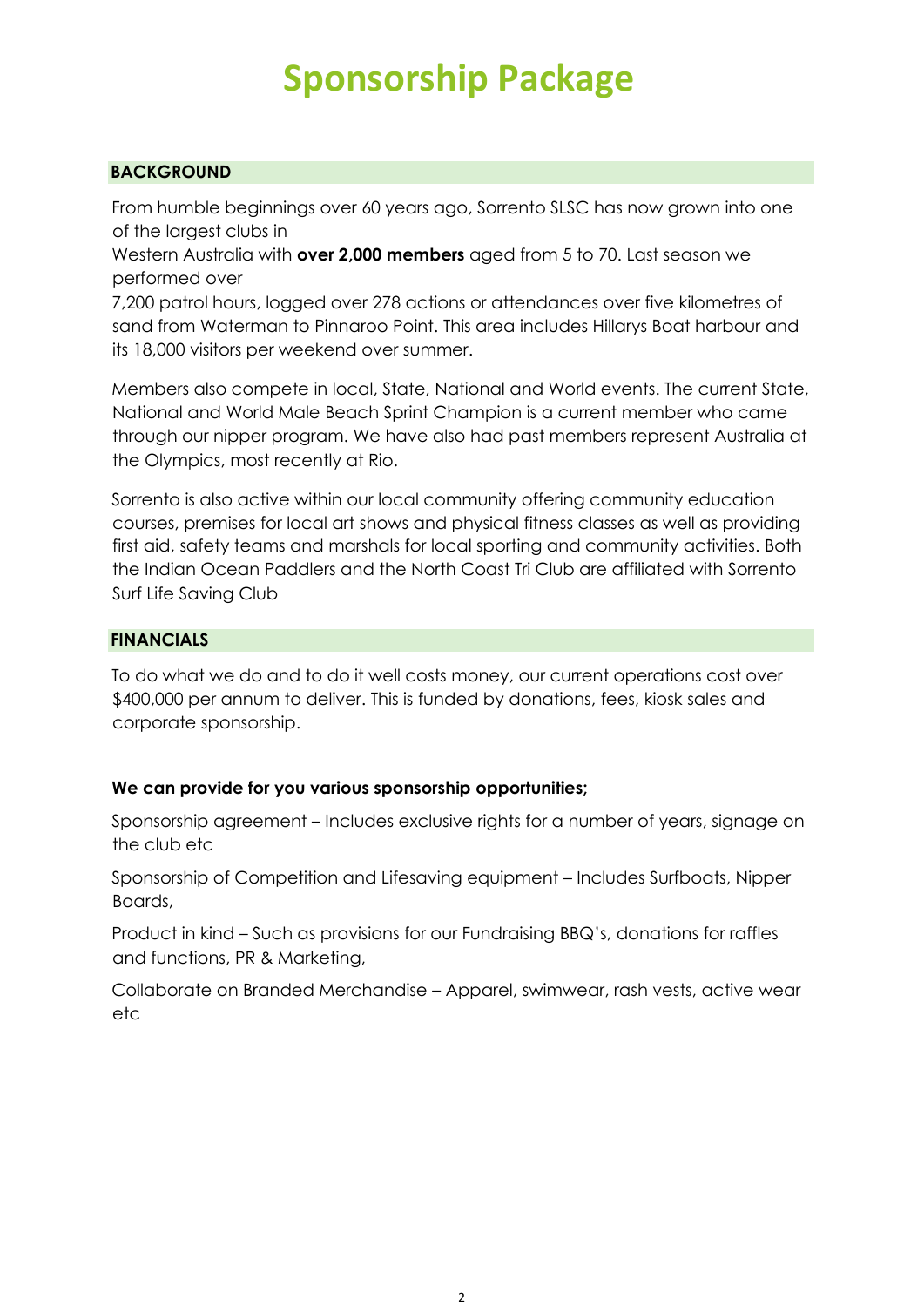## **SPONSORSHIP LEVELS**

### **PLATINUM - \$30,000**

- **ID** Naming Rights to SLSC clothing
- Naming rights and branding to equipment purchased
- Honorary club membership to up to 4 company representatives
- Invitation to up to 8 executives to annual dinner
- **ID** Opportunity to display tear drop banners during Sorrento Beach competitions and nipper events (sponsor to provide banner)
- Inclusion of Company logo on all club stationary & annual report
- **ID** Signage on external beach frontage and in the courtyard
- Invitation to make presentations at award night
- Invitations to club sponsorship functions
- Recognition and link on website and Facebook
- Exposure on 2 TV Screens located in the main hall and a screen in the window for public viewing.

#### **GOLD - \$10,000**

- **ID** Sleeve sponsor signage on SLSC Sun Smart Shirt (Club Polo available for a multiyear agreement)
- Naming rights and branding to equipment purchased
- Opportunity to display tear drop banners during Sorrento Beach competitions and nipper events (sponsor to provide banner)
- Honorary club membership to up to 2 company representatives
- Inclusion of Company logo on all club stationary & annual report
- Signage on external beach frontage and in the courtyard
- Advertising individual exposure on 2 TV Screens located in the main hall and a screen in the window for public viewing.
- Invitation to make presentations at award nights
- Invitations to club sponsorship functions
- Recognition and link on website and Facebook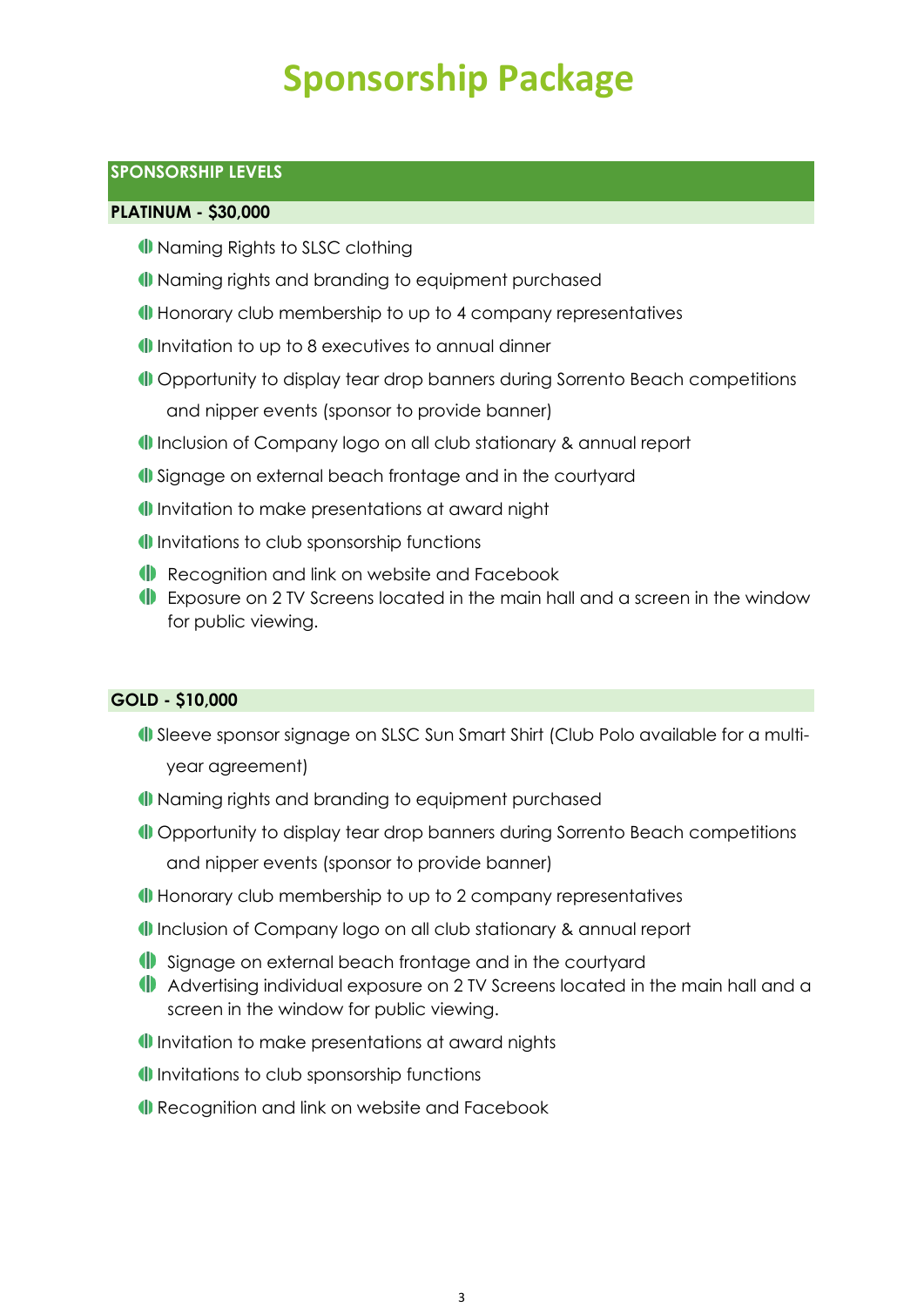### **SILVER - \$5,000**

- Naming rights and branding to equipment purchased
- Inclusion of Company logo on all club stationary and newsletters
- **ID** Opportunity to display banners at Sorrento Beach Carnivals and nipper events.
- Acknowledgement in newsletter and Annual Report
- Signage on external beach frontage and in the courtyard
- Advertising group exposure on 2 TV Screens located in the main hall and a screen in the window for public viewing.
- Invitations to club sponsorship functions
- Complimentary social membership
- Attend and present medals and awards at presentations.
- Recognition and link on website and Facebook
- Advertising exposure on 2 TV Screens located in the main hall and a screen in the window for public viewing.

 $\blacksquare$ 

#### **BRONZE - \$2,000**

- Naming rights and branding to equipment purchased
- Signage Opportunity on sponsors board 'Sorrento Tower'
- Acknowledgements in newsletter and Annual Report
- Invitations to club sponsorship functions
- **ID** Recognition and link on website and Facebook
- Advertising on the Small Business Club membership and signage in courtyard
- **ID** Limited Group advertising exposure on 2 TV Screens located in the main hall and a screen in the window for public viewing.
- Complimentary social membership

## **CURRENT SPONSORS**

#### **PLATINUM**

- **City of Joondalup**
- **ID** WOODSIDE NIPPERS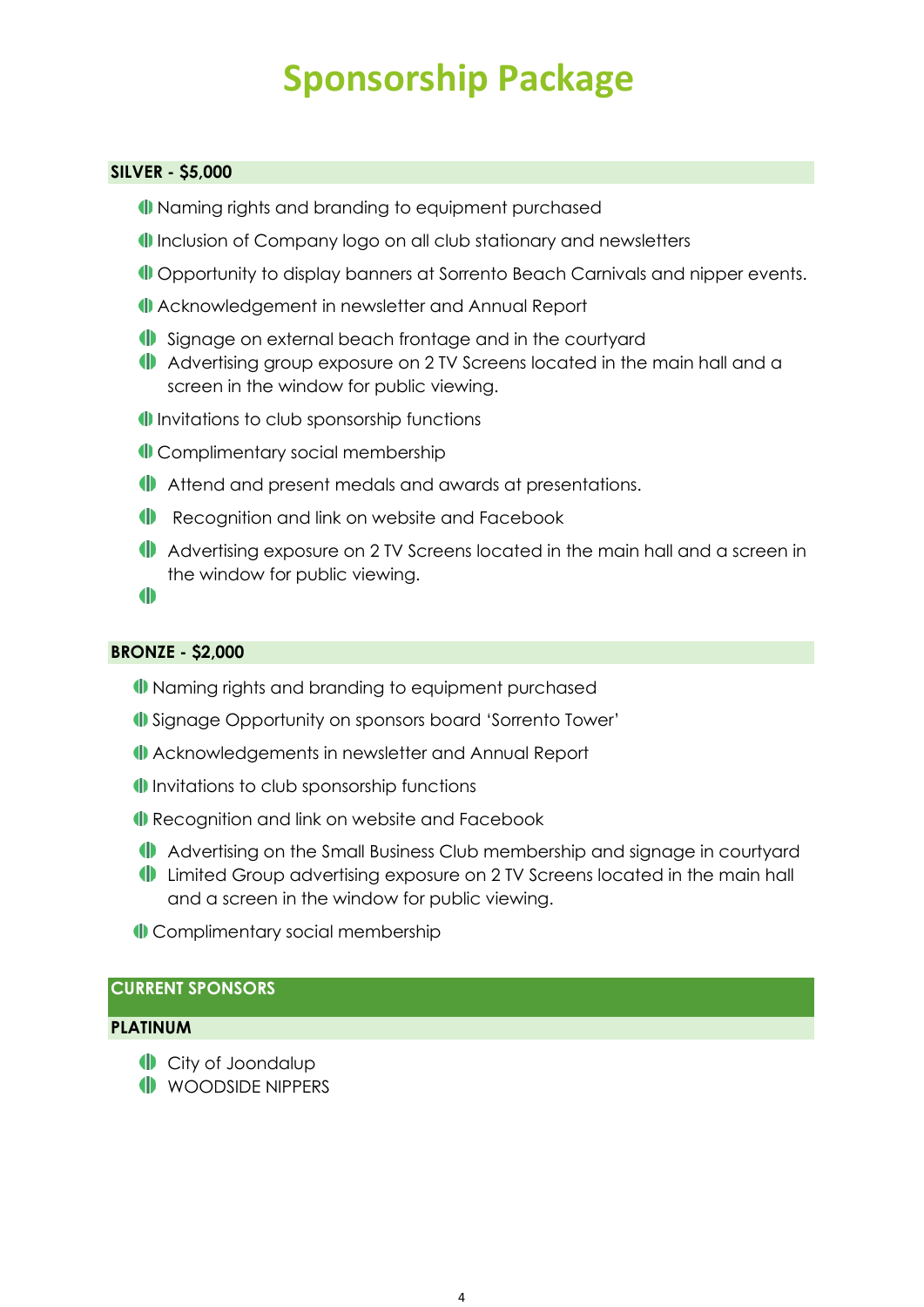## **GOLD**

- **ID** Craig Waters THE AGENCY
- **ID** Woodside Nippers
- **ID** Shaw and Partners

## **SILVER**

- **ID** Liquor Barons Hillarys
- **ID** Message in Motion

#### **BRONZE**

- **ID** RBD Building & Maintenance
- **ASB Look Brilliant**
- **II** Tintworks
- **I** Whitesalt
- **ID** Perth Stripes and Signs
- **ID** Detail West
- **ID** RJ Electrics
- **ID** TGIF

## **GRANTS**

- City of Joondalup Sport Development Fund
- City of Joondalup Community Development
- **ID** Stronger Communities Fund
- **ID** Recfishwest Community Grant